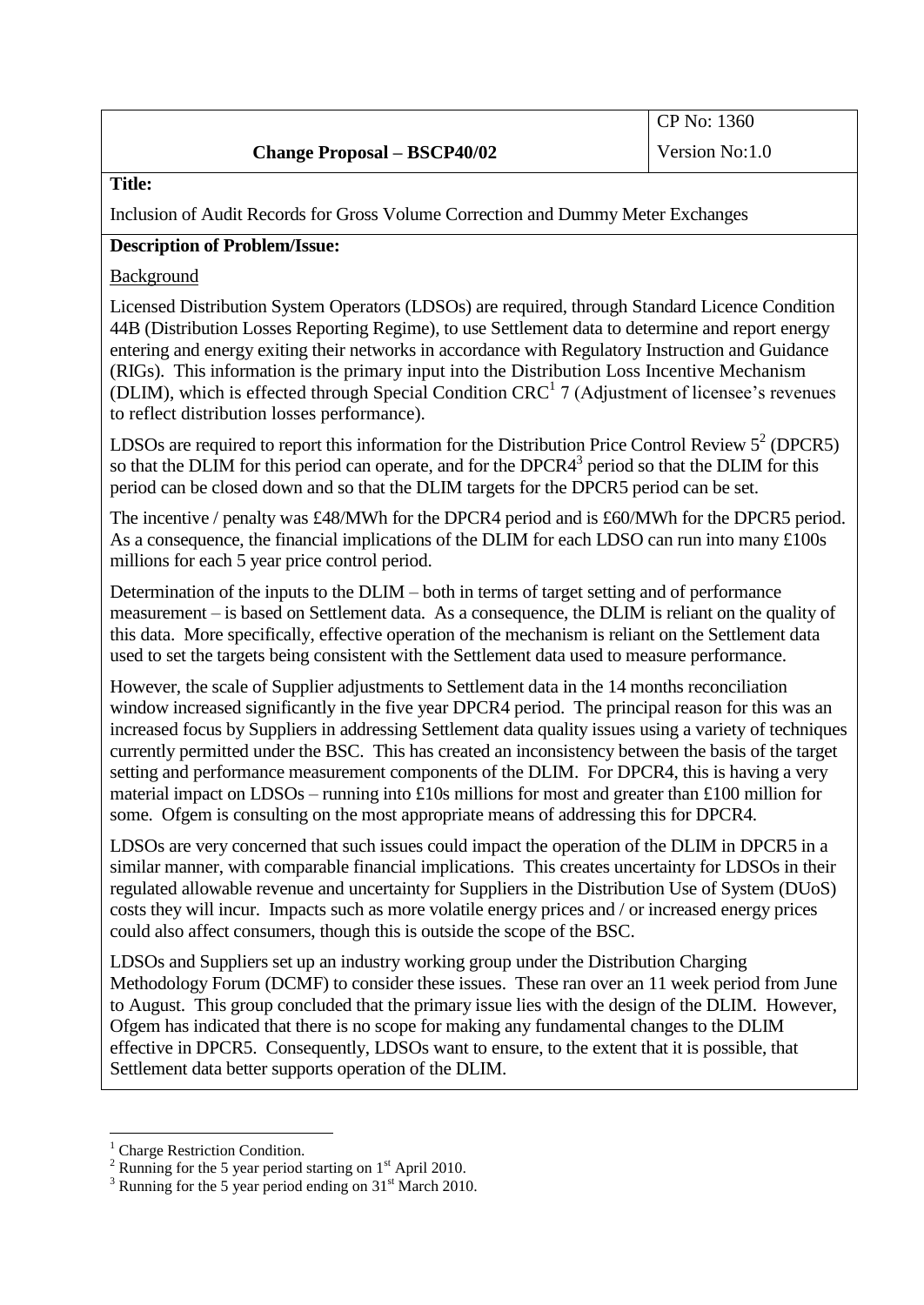#### Issue

The increased level of adjustments to Settlement data described above have been effected by Suppliers using a range of techniques currently permitted under the BSC. Two such techniques are "Gross Volume Correction" (GVC) and ""Dummy Meter Exchange"" (DMX).

GVC compensates for volume errors that have crystallised in the Final Reconciliation (RF) run by introducing an equal and opposite error in days that have not yet been subject to the RF run. This is based on the rationale that it is better to have the correct volume settled, regardless of whether this volume is associated with the correct days, months and, sometimes, years. As a consequence, the extent to which Settlements reflects the energy flows on the days being settled is compromised materially.

DMX seeks to 1) minimise previous errors (but not compensate for them) by writing the error off; and 2) correct the situation going forward from a point in time. This is based on the rationale that it is better to have the correct volume settled going forwards with the caveat that the historic error volume is minimised rather than corrected. As a consequence the error remains, albeit to a lesser extent, in past Settlement days.

The use of these techniques has the potential to impact Settlements adversely – particularly if they are not used in accordance with the BSC rules. The issue is that the audit records, that Non Half Hourly Data Collectors (NHHDCs) are required to keep when using GVC and DMX, are not defined in sufficient detail to enable consistent reporting by NHHDCs and to allow the volume and applicable period of the adjustment to be readily identified. Inconsistencies in record keeping preclude any investigations and analysis associated with use of the techniques. For example, it is not currently possible to derive an aggregate view of the levels of adjustments being applied across the market.

Inability to quantify the impact of the use of these techniques is also major issue for the DLIM as it precludes adequate determination of when energy flows took place and creates volatility in Settlements. This creates uncertainty in relation to DNOs' regulated allowable revenue; uncertainty for Suppliers' DUoS costs; and, ultimately, more volatile energy prices and / or increased energy prices for consumers as these risks and uncertainties are managed (though the ultimate impact on consumers is outside the scope of the BSC).

# **Proposed Solution:**

This Change Proposal (CP) seeks to amend BSCP504 "Non Half Hourly Data Collection for SVA Metering Systems in SMRS" to make the audit obligations on Suppliers and their agents in relation to the use of GVC and DMX more specific. BSCP504 Section 4.14.3 Use of Gross Volume Correction, states that where there are ongoing validation problems, action taken by the NHHDC should be subject to a robust and auditable process. It does not however provide any explicit description of the audit requirements or what should be captured by this process. Additionally, section 4.16, Audit Requirements, does not expressly refer to GVC and DMX. This would be amended to specifically include GVC and DMX processes.

The CP would require NHHDCs to keep the following as an audit trail:

For Gross Volume Correction (GVC):

- MSID, Standard Settlement Configuration (SSC), Profile Class, Time Pattern Regime (TPR);  $\bullet$
- GSP Group, energisation status;  $\bullet$
- Settlement Date of the start of the error period;  $\bullet$
- Settlement Date of error freezing reading;  $\bullet$
- Settlement Date of error correcting reading;  $\bullet$
- For each Settlement Register: compensatory volume, error volume and correct volume;  $\bullet$
- Date GVC undertaken; and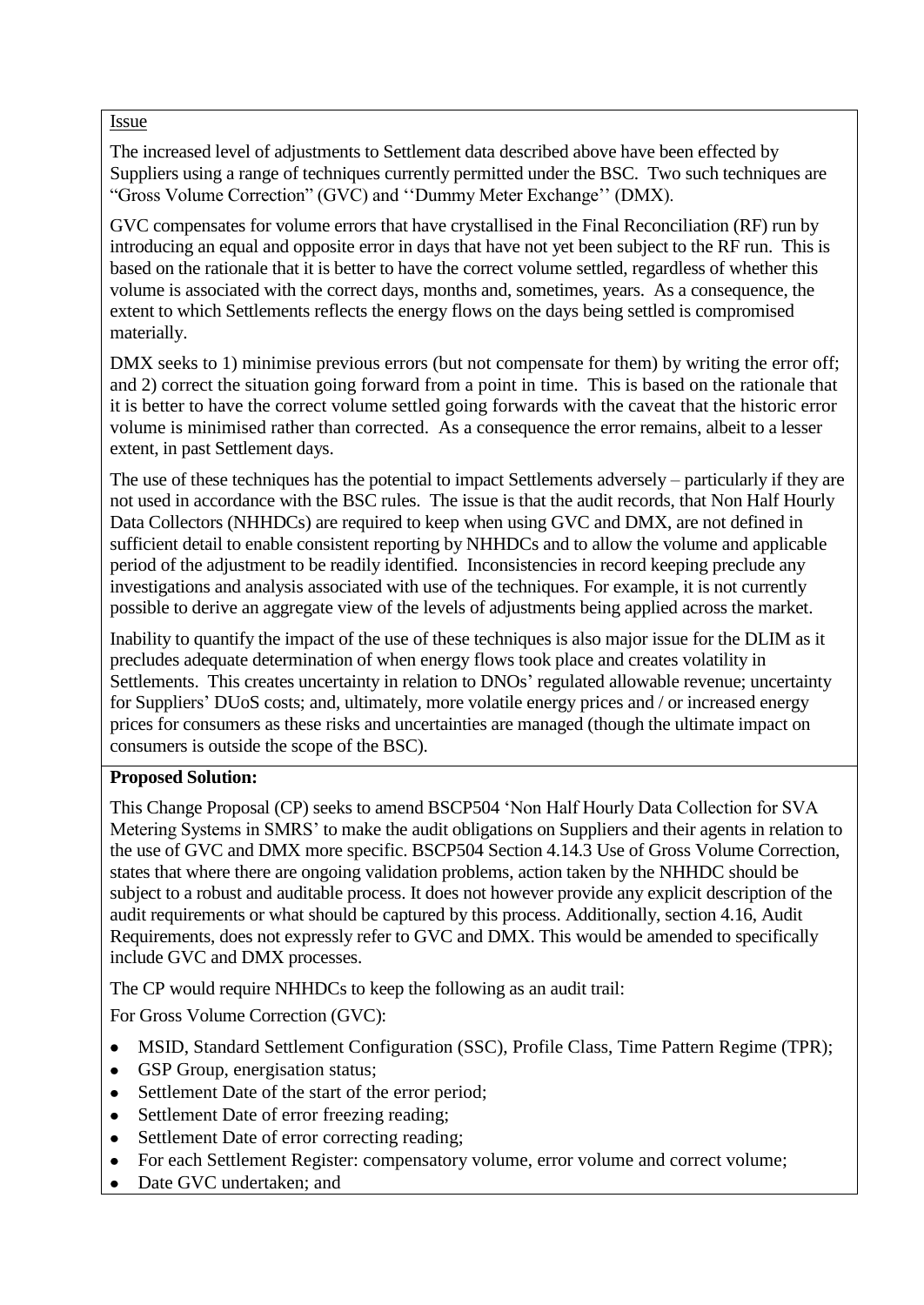Forward-looking EAC following application of GVC.  $\bullet$ 

For a Dummy Meter Exchange (DMX):

- MSID, SSC, Profile Class, TPR, GSP Group, energisation status;
- For each Settlement Register: the final Meter Reading and the initial Meter reading;
- Settlement Dates of the initial Meter reading and final Meter reading; and  $\bullet$
- Date DMX undertaken.

These changes will facilitate the work of the BSC Auditor in confirming that these techniques, when used, have been undertaken in accordance with BSC rules. The changes will provide greater transparency of the levels of adjustments being undertaken and will enhance any investigations and analysis of the use of the techniques.

#### **Justification for Change:**

This Change Proposal better facilitates the Applicable BSC Objective (c) (the promotion of effective competition in the generation and supply of electricity, and (so far as consistent therewith) promoting such competition in the sale and purchase of electricity). It does this by enabling the Performance Assurance Framework to operate more effectively, so increasing the accuracy of and reducing the volatility of Settlements for all Suppliers and other impacted BSC Parties.

The Change Proposal also better facilitates Applicable BSC Objective (d) (the promotion of efficiency in the implementation and administration of the balancing and settlement arrangements). Without such audit records, verification of the appropriate use of these techniques (as part of the BSC Audit or as part of other initiatives) and any investigations / market analysis associated with the use of these techniques, would be far more involved.

Furthermore, the Change Proposal furthers the broader Authority objectives of protecting consumers' interests by making Settlement data better support the operation of the DLIM. This will help remove uncertainty and risks for DNOs and Suppliers – and hence help reduce price volatility and risk premiums in retail tariffs to consumers, though the ultimate impact on consumers is outside the scope of the BSC.

# **To which section of the Code does the CP relate, and does the CP facilitate the current provisions of the Code?**

Section S*.*

**Estimated Implementation Costs:**

The estimated ELEXON implementation cost is 3.5 man days of effort, which equates to £840.

**Configurable Items Affected by Proposed Solution(s):**

BSCP504 Non Half Hourly Data Collection for SVA Metering Systems Registered in SMRS.

# **Impact on Core Industry Documents or System Operator-Transmission Owner Code:**

None.

# **Related Changes and/or Projects:**

Several CPs relate to similar areas to this CP, though none of the CPs are interdependent:

- CP1361 Removal of Extreme EACs;  $\bullet$
- CP1362 Removal of Residual Negative EACs; and  $\bullet$
- CP1363 Addressing Settlement Data in a Balanced Manner.